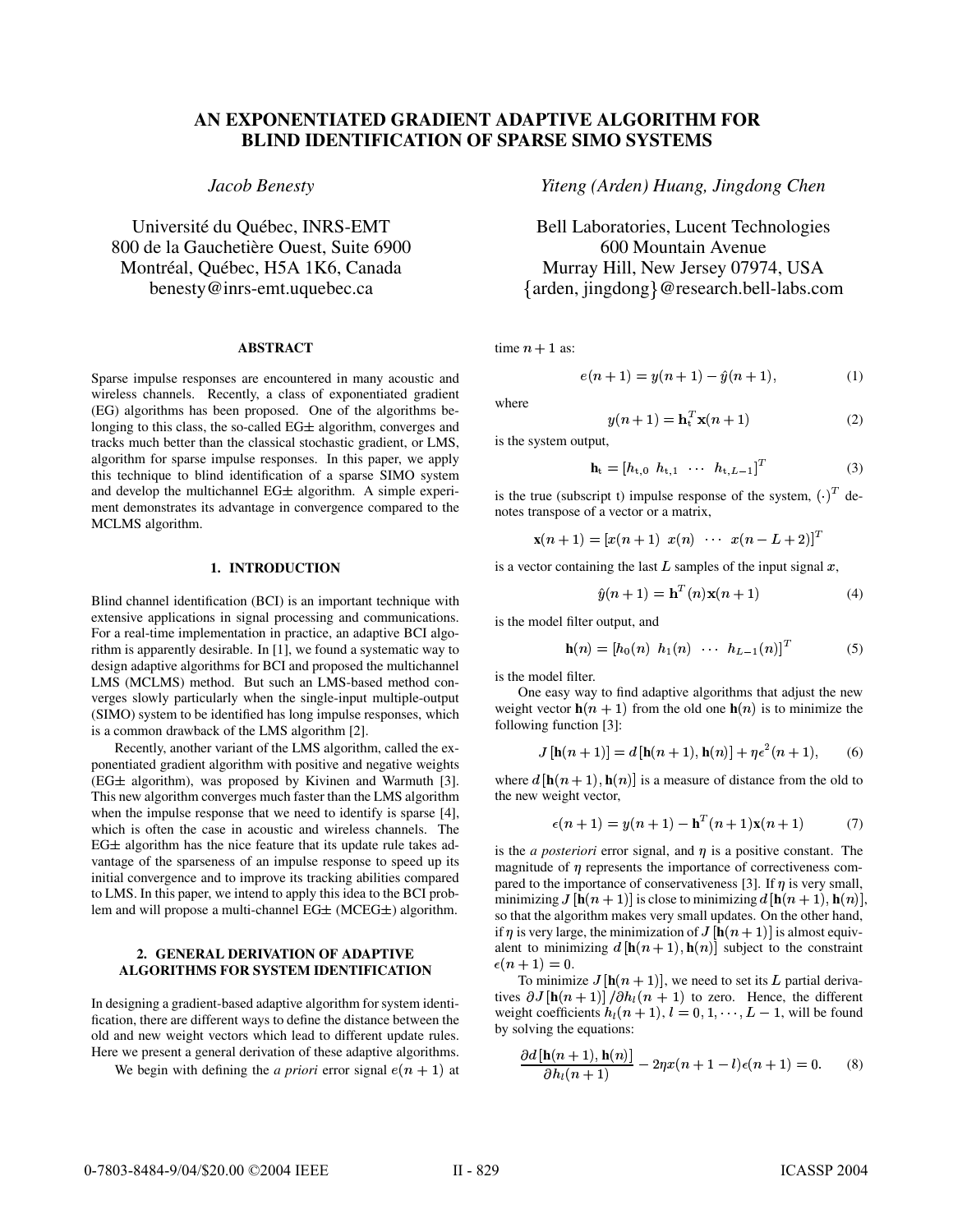Solving (8) is in general very difficult. However, if the new weight vector  $h(n + 1)$  is close to the old weight vector  $h(n)$ , replacing the *a posteriori* error signal  $\epsilon(n + 1)$  in (8) with the *a priori* error signal  $e(n + 1)$  is a reasonable approximation and the equation

$$
\frac{\partial d\left[\mathbf{h}(n+1), \mathbf{h}(n)\right]}{\partial h_l(n+1)} - 2\eta x(n+1-l)e(n+1) = 0 \quad (9)
$$

is much easier to solve for all distance measures  $d$ .

The LMS algorithm is easily obtained from (9) by using the squared Euclidean distance

$$
d_{\mathcal{E}}[\mathbf{h}(n+1), \mathbf{h}(n)] = ||\mathbf{h}(n+1) - \mathbf{h}(n)||_2^2.
$$
 (10)

The EG algorithm with positive weights results from using for  $d$ the *relative entropy*, also known as *Kullback-Leibler divergence*,

$$
d_{\rm re}\left[\mathbf{h}(n+1),\mathbf{h}(n)\right] = \sum_{l=0}^{L-1} h_l(n+1)\ln\frac{h_l(n+1)}{h_l(n)},\qquad(11)
$$

with the constraint  $\sum_{l} h_l(n + 1) = 1$ , so that (9) becomes:

$$
\frac{\partial d_{\text{re}}[\mathbf{h}(n+1), \mathbf{h}(n)]}{\partial h_l(n+1)} - 2\eta x(n+1-l)e(n+1) + \gamma = 0, \tag{12}
$$

where  $\gamma$  is the Lagrange multiplier. Actually, the appropriate constraint should be  $\sum_{l} h_l(n+1) = \sum_{l} h_{t,l}$  but  $\sum_{l} h_{t,l}$  is not known in practice, so we take the arbitrary value 1 instead. This will have an effect on the adaptation step of the resulting adaptive algorithm.

The algorithm derived from (12) is valid for positive weights only. To deal with both positive and negative coefficients, we can always find two vectors  $\mathbf{h}^+(n+1)$  and  $\mathbf{h}^-(n+1)$  with positive coefficients, in such a way that the vector

$$
\mathbf{h}(n+1) = \mathbf{h}^+(n+1) - \mathbf{h}^-(n+1) \tag{13}
$$

can have positive and negative components. In this case, the *a posteriori* error signal can be written as:

$$
\epsilon(n+1) = y(n+1) - [\mathbf{h}^+(n+1) - \mathbf{h}^-(n+1)]^T \mathbf{x}(n+1)
$$
 (14)

and the function (6) will change to:

$$
J\left[\mathbf{h}^+(n+1), \mathbf{h}^-(n+1)\right]
$$
  
=  $d[\mathbf{h}^+(n+1), \mathbf{h}^+(n)] + d[\mathbf{h}^-(n+1), \mathbf{h}^-(n)]$   
+  $\frac{\eta}{u} \epsilon^2 (n+1),$  (15)

where  $u$  is a positive scaling constant. Using the same approximation as before and choosing the Kullback-Leibler divergence plus the constraint  $\sum_{l} [h_l^+(n+1) + h_l^-(n+1)] = u$ , the solutions of the equations

$$
\frac{\partial d_{\text{re}}\left[\mathbf{h}^+(n+1), \mathbf{h}^+(n)\right]}{\partial h_l^+(n+1)}
$$
  
-2 $\frac{\eta}{u}x(n+1-l)e(n+1) + \gamma = 0,$  (16)

$$
\frac{\partial d_{\text{re}}\left[\mathbf{h}^-(n+1), \mathbf{h}^-(n)\right]}{\partial h_i^-(n+1)} + 2\frac{\eta}{n}x(n+1-l)e(n+1) + \gamma = 0, \tag{17}
$$

give the so-called EG $\pm$  algorithm [3], where

$$
e(n + 1) = y(n + 1) - [h^+(n) - h^-(n)]^T x(n + 1).
$$
 (18)



Figure 1: Illustration of the relationships between the input  $s(n)$ and the observations  $x_i(n)$  in an FIR SIMO system.

### **3. THE PRINCIPLE OF ADAPTIVE BLIND IDENTIFICATION OF A SIMO SYSTEM**

In an FIR SIMO system as shown in Fig. 1, the  $i$ -th channel output  $x_i(n)$  is the result of a linear convolution between the source signal  $s(n)$  and the corresponding true channel impulse response  $h_{t,i}$ , corrupted by the additive background noise  $b_i(n)$ :

$$
x_i(n) = h_{t,i} * s(n) + b_i(n), \ \ i = 1, 2, ..., M, \qquad (19)
$$

where  $*$  stands for linear convolution and  $M$  is the number of channels. In a vector form, (19) can be expressed as:

$$
\mathbf{x}_{i}(n) = \mathbf{H}_{t,i} \cdot \mathbf{s}(n) + \mathbf{b}_{i}(n), \tag{20}
$$

where

$$
\mathbf{x}_{i}(n) = [x_{i}(n) x_{i}(n-1) \cdots x_{i}(n-L+1)]^{T},
$$
\n
$$
\mathbf{H}_{t,i} = \begin{bmatrix}\nh_{t,i,0} & \cdots & h_{t,i,L-1} & \cdots & 0 \\
\vdots & \ddots & \vdots & \ddots & \vdots \\
0 & \cdots & h_{t,i,0} & \cdots & h_{t,i,L-1} \\
\vdots & \vdots & \ddots & \vdots & \vdots \\
0 & \cdots & h_{t,i,0} & \cdots & h_{t,i,L-1}\n\end{bmatrix},
$$
\n
$$
\mathbf{s}(n) = [s(n) s(n-1) \cdots s(n-2L+2)]^{T},
$$
\n
$$
\mathbf{b}_{i}(n) = [b_{i}(n) b_{i}(n-1) \cdots b_{i}(n-L+1)]^{T},
$$

 $L$  is set to the length of the longest channel impulse response by assumption. The channel parameter matrix  $H_{t,i}$  is of dimension  $L \times (2L - 1)$  and is constructed from the channel's impulse response:

$$
\mathbf{h}_{t,i} = [h_{t,i,0} \ \ h_{t,i,1} \ \ \cdots \ \ h_{t,i,L-1}]^T. \tag{21}
$$

The noise signals in the different channels are assumed to be white, independent of each other, and uncorrelated with the source signal.

A BCI algorithm is to estimate the channel impulse responses  **(** $i = 1, 2, \dots, M$ **) from the observations**  $x_i(n)$  **without utiliz**ing the source signal  $s(n)$ . The following two assumptions are made in the remainder of this paper to guarantee an identifiable system using only the second-order statistics [5]:

- 1. The polynomials formed from  $\mathbf{h}_{t,i}, i = 1, 2, \cdots, M$ , are co-prime, i.e., the channel transfer functions  $H_{t,i}(z)$  do not share any common zeros;
- 2. The autocorrelation matrix  $\mathbf{R}_{ss} = E \{ \mathbf{s}(n) \mathbf{s}^T(n) \}$  of the source signal is of full rank.

The adaptive algorithms including the multichannel LMS and Newton methods proposed by the authors in an earlier study [1]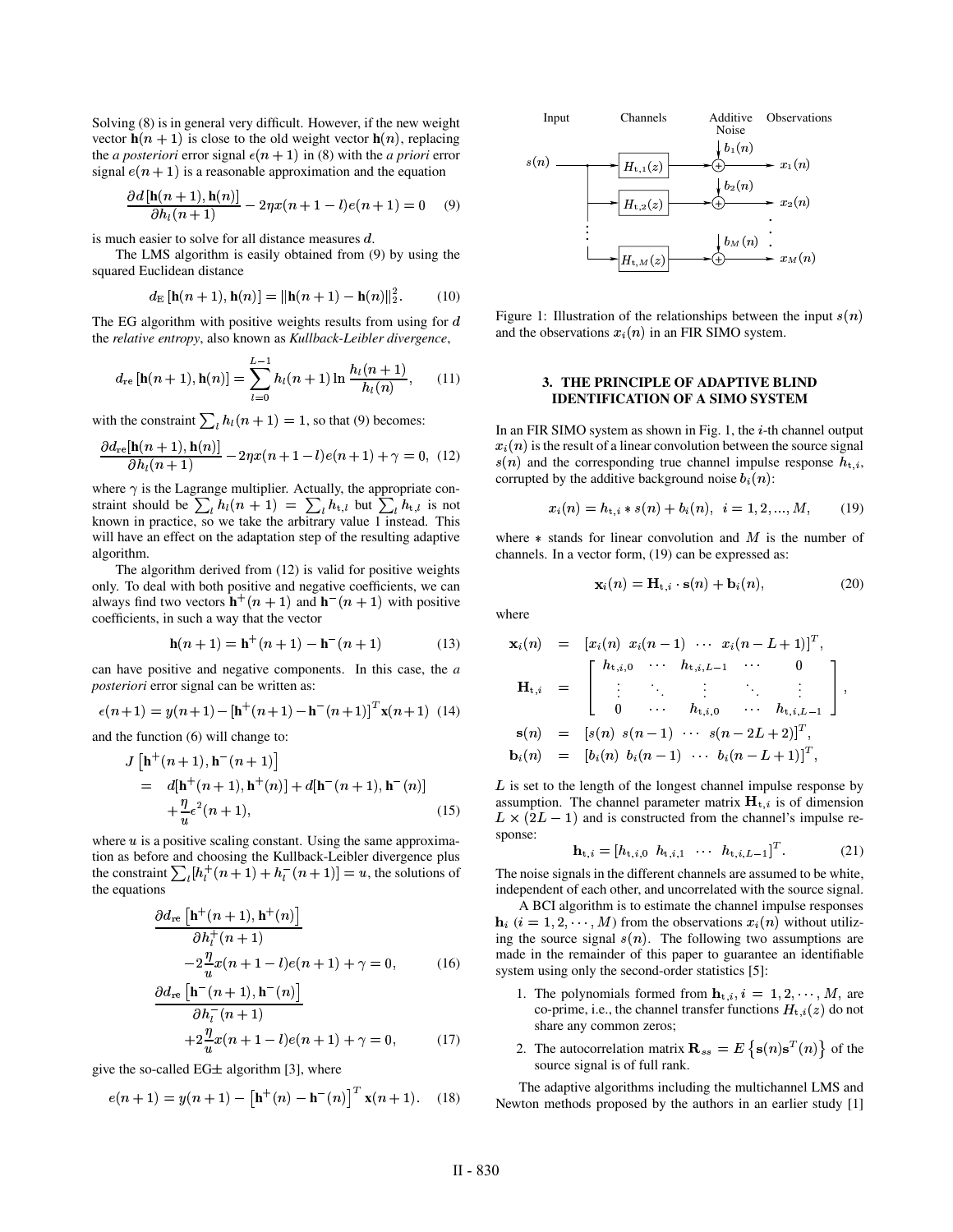blindly identifies a SIMO system by exploiting the cross relations among system outputs. By following the fact that

$$
x_i(n) * h_{t,j} = s(n) * h_{t,i} * h_{t,j} = x_j(n) * h_{t,i},
$$
 (22)

a cross-relation between the  $i$ -th and  $j$ -th channel outputs, in the absence of noise, can be formulated as

$$
\mathbf{x}_i^T(n)\mathbf{h}_{t,j} = \mathbf{x}_j^T(n)\mathbf{h}_{t,i}, \ \ i, j = 1, 2, ..., M, \ i \neq j. \tag{23}
$$

Then similar to (1) and (7), we can define respectively the *a priori* error

$$
e_{ij}(n+1) = \mathbf{x}_i^T(n+1)\mathbf{h}_j(n) - \mathbf{x}_j^T(n+1)\mathbf{h}_i(n), \qquad (24)
$$

and the *a posteriori* error

$$
\epsilon_{ij}(n+1) = \mathbf{x}_i^T(n+1)\mathbf{h}_j(n+1) - \mathbf{x}_j^T(n+1)\mathbf{h}_i(n+1), \tag{25}
$$

where  $\mathbf{h}_i(n)$  is the model filter for the *i*-th channel at time *n* and

$$
\mathbf{h}(n) = \begin{bmatrix} \mathbf{h}_1^T(n) ~~ \mathbf{h}_2^T(n) & \cdots & \mathbf{h}_M^T(n) \end{bmatrix}^T.
$$

Following (6), we have the cost function for such a multichannel (subscript mc below) system:

$$
J_{\rm mc}\left[\mathbf{h}(n+1)\right] = d\left[\mathbf{h}(n+1), \mathbf{h}(n)\right] + \frac{\eta}{u}\Gamma(n+1),\qquad(26)
$$

where  $\eta$  and  $u$  again are positive constants, and

$$
\Gamma(n+1) \stackrel{\triangle}{=} \sum_{i=1}^{M-1} \sum_{j=i+1}^{M} \epsilon_{ij}^2(n+1).
$$
 (27)

Using the squared Euclidean distance and enforcing a unitnorm constraint on the model filter (to avoid a trivial solution with all zero elements), we deduced the multichannel LMS algorithm and showed that the model filter  $\mathbf{h}_i$  converges to  $\mathbf{h}_{t,i}/\|\mathbf{h}_t\|$  (*i* =  $1, 2, ..., M$  [1].

#### **4. THE MULTICHANNEL EG ALGORITHM FOR BCI**

In the previous section, we have briefly reviewed the process of developing an adaptive algorithm for blind identification of a SIMO system. In this section, we will demonstrate how to apply the concept of exponentiated gradient presented in Section 2 to BCI and will propose a multichannel  $EG\pm$  algorithm with appropriate constraints.

Taking the derivative of (26) produces

$$
\frac{\partial d[\mathbf{h}(n+1), \mathbf{h}(n)]}{\partial \mathbf{h}(n+1)} + \frac{\eta}{u} \nabla \Gamma(n+1) = \mathbf{0}.
$$
 (28)

It can be shown that [1]:

$$
\nabla \Gamma(n+1) = 2\mathbf{R}(n+1)\mathbf{h}(n+1),\tag{29}
$$

where

$$
\tilde{\mathbf{R}}(n) = \begin{bmatrix}\n\sum_{i \neq 1} \tilde{\mathbf{R}}_{x_i x_i}(n) & -\tilde{\mathbf{R}}_{x_2 x_1}(n) & \cdots & -\tilde{\mathbf{R}}_{x_M x_1}(n) \\
-\tilde{\mathbf{R}}_{x_1 x_2}(n) & \sum_{i \neq 2} \tilde{\mathbf{R}}_{x_i x_i}(n) & \cdots & -\tilde{\mathbf{R}}_{x_M x_2}(n) \\
\vdots & \vdots & \ddots & \vdots \\
-\tilde{\mathbf{R}}_{x_1 x_M}(n) & -\tilde{\mathbf{R}}_{x_2 x_M}(n) & \cdots & \sum_{i \neq M} \tilde{\mathbf{R}}_{x_i x_i}(n)\n\end{bmatrix},
$$

and

$$
\tilde{\mathbf{R}}_{x_ix_j}(n)=\mathbf{x}_i(n)\mathbf{x}_j^T(n),\ \ i,j=1,2,...,M.
$$

For positive weights, we can use the Kullback-Leibler divergence as before. With the constraint  $\sum_{i} h_i(n+1) = u$  (note that this is different from the unit-norm constraint used in the multichannel LMS algorithm) and substituting (29) into (28), we get

$$
\frac{\partial d_{\rm re}[\mathbf{h}(n+1), \mathbf{h}(n)]}{\partial \mathbf{h}(n+1)} + \frac{2\eta}{u}\tilde{\mathbf{R}}(n+1)\mathbf{h}(n+1) + \gamma \mathbf{1} = \mathbf{0}, \tag{30}
$$

where  $\gamma$  is again a Lagrange multiplier and  $\mathbf{1} = \begin{bmatrix} 1 & 1 & \cdots & 1 \end{bmatrix}^T$  is a vector of ones. For simplicity in solving (30), we approximate  $h(n + 1)$  in the second term of (30) with  $h(n)$  and deduce the multichannel EG algorithm:

$$
h_l(n+1) = u \frac{h_l(n)r_l(n+1)}{\sum_{k=0}^{ML-1} h_k(n)r_k(n+1)},
$$
(31)  

$$
l = 0, 1, ..., ML - 1,
$$

where

$$
r_l(n+1)=\exp\left[-\frac{2\eta}{u}f_l(n+1)\right],
$$

and  $f_l(n + 1)$  is the *l*-th element of the vector

$$
\mathbf{f}(n+1) = \mathbf{R}(n+1)\mathbf{h}(n). \tag{32}
$$

For a system with both positive and negative filter coefficients, we can decompose the model filter impulse responses  $h(n + 1)$ into two components  $\mathbf{h}^+(n+1)$  and  $\mathbf{h}^-(n+1)$  with positive coefficients, as used in Section 2. Therefore the cost function (26) becomes:

$$
J_{\rm mc} \left[ \mathbf{h}^+(n+1), \mathbf{h}^-(n+1) \right]
$$
  
=  $d_{\rm re} \left[ \mathbf{h}^+(n+1), \mathbf{h}^+(n) \right] + d_{\rm re} \left[ \mathbf{h}^-(n+1), \mathbf{h}^-(n) \right]$   
+  $\frac{\eta}{u_1 + u_2} \chi(n+1),$  (33)

where  $u_1$  and  $u_2$  are two positive constants. Since  $h(n + 1) = 0$ is an undesired solution, it is necessary to ensure that  $h^+(n+1)$ and  $\mathbf{h}^-(n+1)$  would not be equal to each other from initialization and throughout the process of adaptation. Among many methods that can be used to enforce that  $\mathbf{h}^+(n+1)$  and  $\mathbf{h}^-(n+1)$  would not be identical, we propose the following constraints:

$$
\sum_{l=0}^{ML-1} h_l^+(n+1) = u_1 = \kappa \|\mathbf{h}_t\|_1, \tag{34}
$$

$$
\sum_{l=0}^{ML-1} h_l^-(n+1) = u_2 = (1-\kappa) ||\mathbf{h}_t||_1, \qquad (35)
$$

where  $0 \lt \kappa \lt 1$  and  $\kappa \neq 1/2$ . Utilizing these constraints and taking derivatives of (33) with respect to  $\mathbf{h}^+(n+1)$  and  $\mathbf{h}^-(n+1)$ respectively gives

$$
\ln \frac{h_l^+(n+1)}{h_l^+(n)} + 1 + \frac{2\eta}{u_1 + u_2} f_l(n+1) + \gamma_1 = 0, (36)
$$
  

$$
\ln \frac{h_l^-(n+1)}{h_l^-(n)} + 1 - \frac{2\eta}{u_1 + u_2} f_l(n+1) + \gamma_2 = 0, (37)
$$